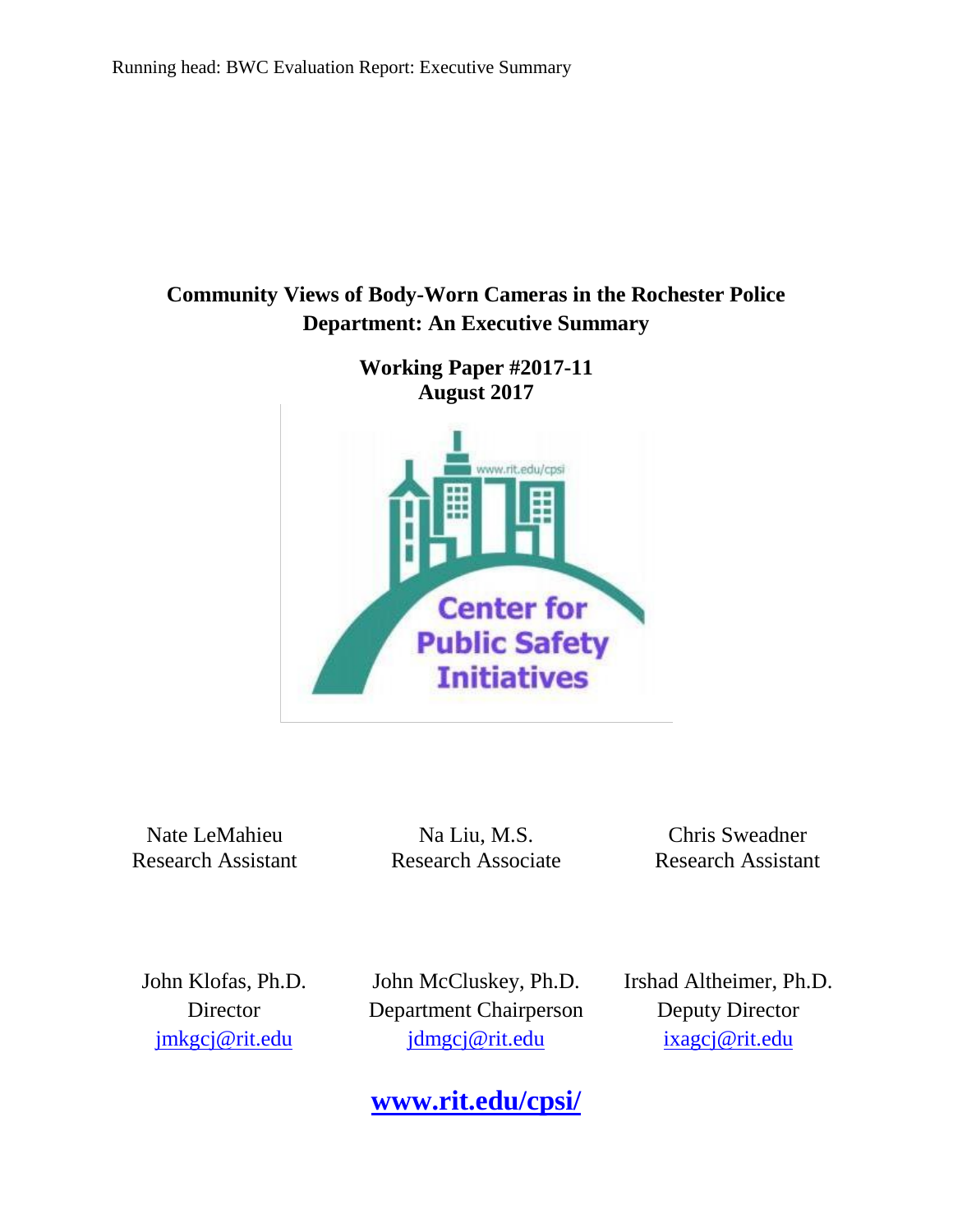## **Executive Summary**

- I. In order to identify community expectations and sentiment revolving around body-worn cameras (BWC), researchers utilized three different methods:
	- a. Focus group interviews
	- b. Analyzed dialogue from BWC community presentations
	- c. Community surveys in two Rochester neighborhoods through the TIPS (Trust, Information, Programs, and Services) police-community endeavor
- II. Of all the total focus group participant categories, 92.1% believed BWCs would improve police-community relationships.
- III. Focus group participants offered additional insight in regards to BWCs. Researchers categorized them into three aspects based on the content:
	- a. Enhancements in transparency and accountability
	- b. Concerns with footage manipulation/editing
	- c. BWCs' inability to serve as a cure-all for improving police-community relationships
- IV. The analysis of the community presentation dialogue revealed five primary subjects matters in relation to BWCs:
	- a. Requests for quarterly reports
	- b. Concerns regarding unstable BWC attachment
	- c. Footage gathering protocols in the incidence of BWC failure
	- d. BWC program costs particularly as it pertains to footage storage
	- e. Officer discretion as it relates to the BWC recording policy
- V. Community surveys indicated positive perceptions of BWC usage.
	- a. 68.4% of the respondents from Norton Village and Edgerton Park were aware of the Rochester Police Department (RPD) using BWCs.
	- b. 86.1% of the respondents believed that BWCs would improve their community's relationship with the RPD.
	- c. Across both sites, 85.7% of the respondents believed that the RPD would use BWC footage fairly and impartially.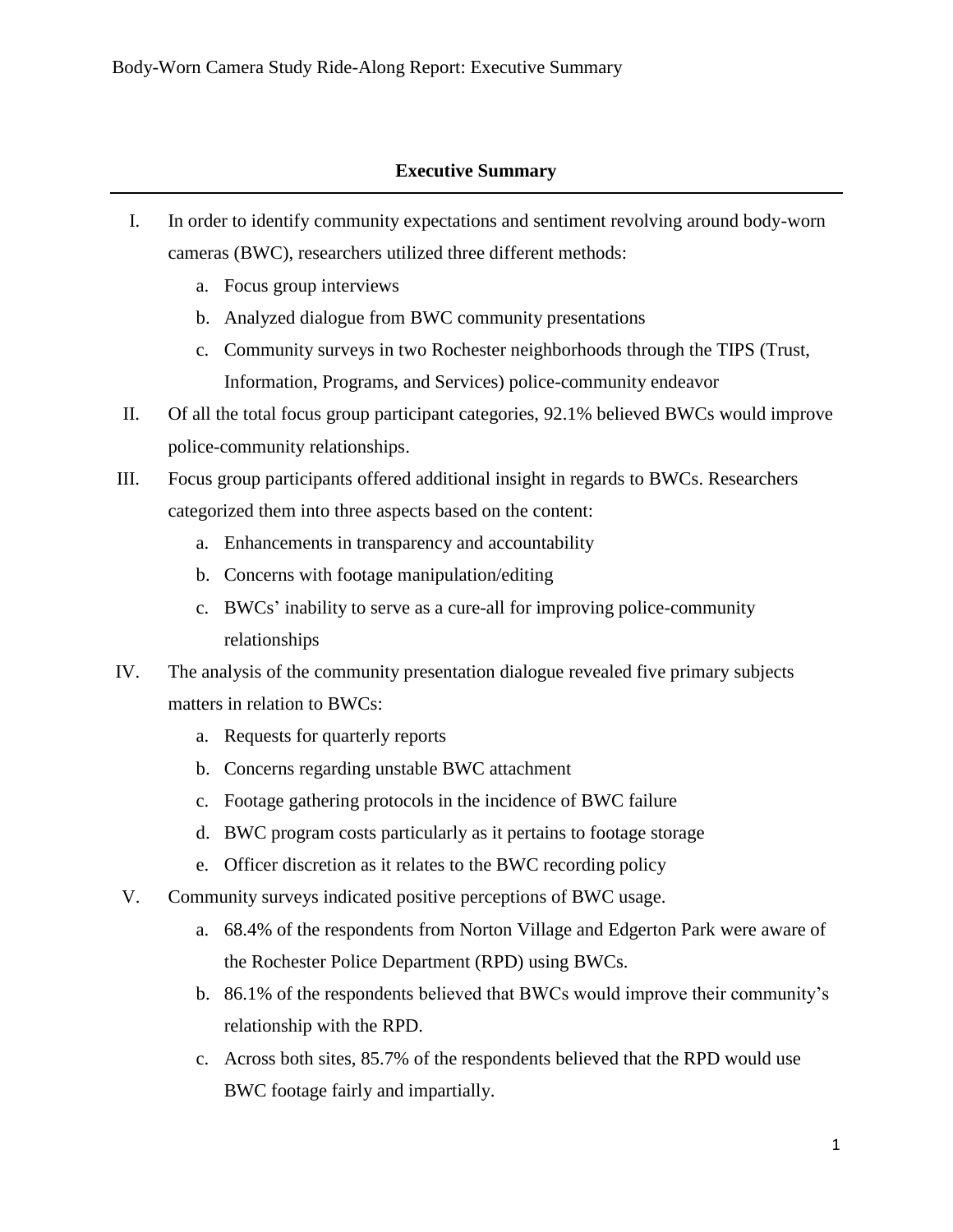#### **Report Summary**

#### **Introduction**

*This report serves as an executive summary of a larger report by identifying and summarizing the key findings of the larger report herein.<sup>1</sup>* BWCs have recently been adopted by police departments nationwide in order to redefine policing, accountability, and transparency. Although the expectations of BWCs are high, they are speculated to encourage constructive encounters between police and community members, enhance police legitimacy, improve evidence collection for arrest and prosecution, and expedite the resolution of internal and external complaints (White, 2014). After receiving broad support from local communities in Rochester, the Rochester City Council invested in BWCs with additional support in the form of a grant from the Bureau of Justice Assistance (BJA). A stipulation of receiving federal assistance from the BJA included an independent evaluation conducted by the Center for Public Safety Initiatives (CPSI). CPSI's evaluation of the RPD implementation of BWCs is multi-faceted, including a variety of qualitative and quantitative data to assess the impact of BWCs on policing processes and outcomes.

This assessment includes but is not limited to changes in crime occurrence, complaints against police, and criminal justice processes (including criminal and internal investigations). A component of the CPSI's evaluation included identifying the communities' perceptions and expectations of the BWC implementation. In order to accomplish this, researchers facilitated community surveys, community focus groups, and analyzed dialogue exchanged at BWC community presentations. In subsequent sections of this report are the findings subdivided by the strategies researchers took to accomplish these goals.

 $\overline{\phantom{a}}$ 

<sup>&</sup>lt;sup>1</sup> For additional information, please contact:  $\frac{i}{m\kappa}$  *inkgcj@rit.edu* or see [www.rit.edu/cpsi](http://www.rit.edu/cpsi)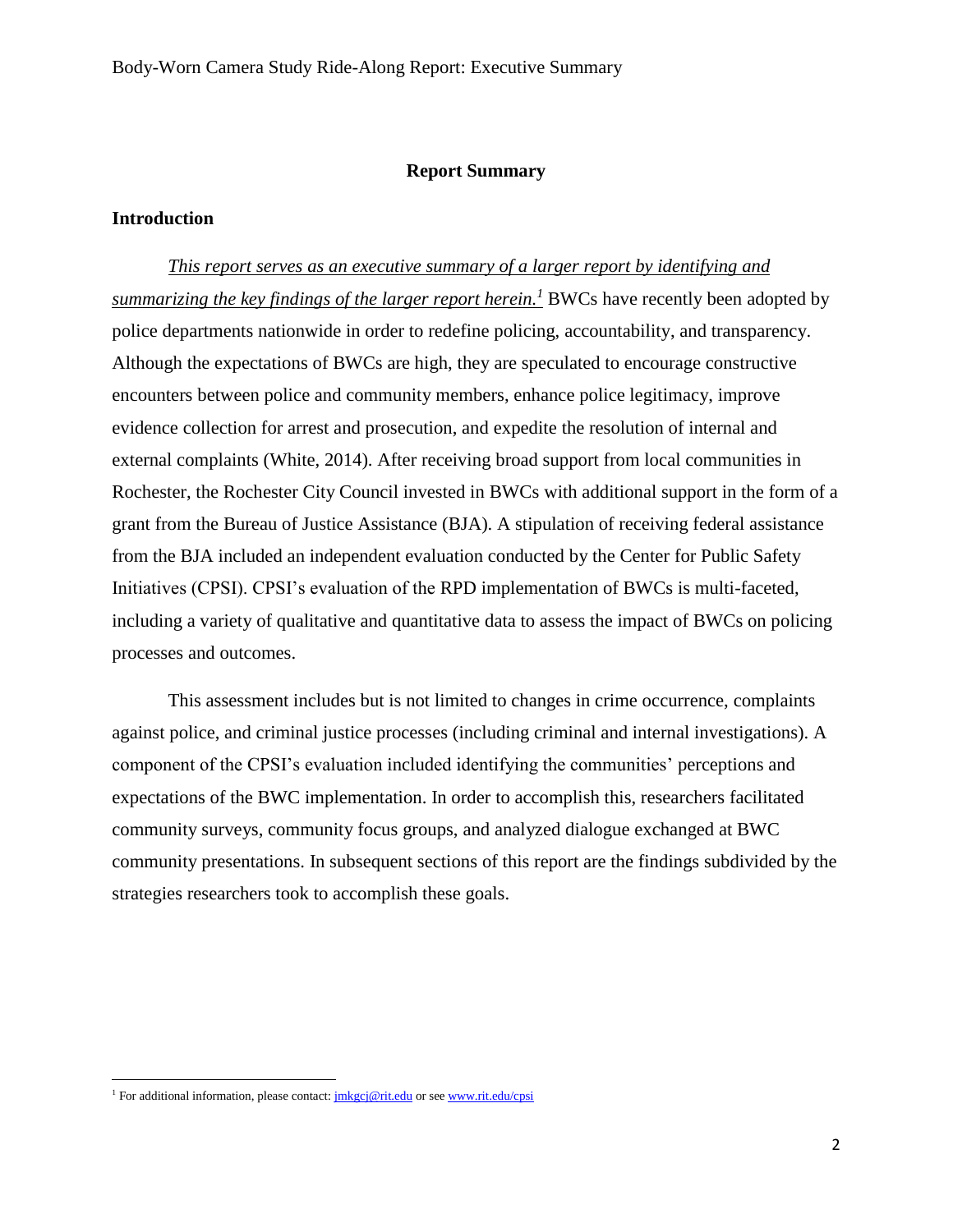### **Key Findings**

#### **Community Focus Groups**

 $\overline{\phantom{a}}$ 

Focus groups are defined as a technique that uses in-depth group interviews where the subjects of interest concentrate around a particular topic (Thomas, MacMillian, McColl, Hale, & Bond, 1995). While they are not necessarily representative of a population as a whole, focus group participants are selected because of their expertise around a particular subject (Thomas et al., 1995). During the focus groups, researchers utilized the group feedback analysis method (Heller, 1969). Group feedback analysis begins with a survey question that participants respond to anonymously and after the surveys are completed, the results of the surveys are revealed and discussions are facilitated around the results. One component in identifying the community's views of BWCs includes a focus group question that was incorporated into a pre-existing study.<sup>2</sup> For the focus group, one BWC-related item was presented: "The use of BWC cameras is good for the relationship between the police and the community." The focus group participants could respond with: "strongly agree," "agree," "disagree," and "strongly disagree." The survey item was presented to five different classifications of focus group participants: *community groups, neighborhood groups*, *police-citizen groups, youth groups*, and *reentry groups*. Across all five categories, 92.1% of the total participants agreed or strongly agreed that the use of BWCs are good for police-community relationships.

Discussions were held after displaying the results of the BWC survey item. Researchers identified three subject matters that were discussed pertaining to BWCs: *enhancements in accountability and transparency*, *concerns regarding footage manipulation*, and *limitations in BWCs' ability to improve police-community relationships.* 

The focus group participants believed that BWCs could serve as a behavioral modification too for police and citizens due to increased accountability. Focus group attendees believed that BWCs would positively influence police-community interactions, creating more respectful interactions between the two parties. Additionally, the community felt that

<sup>2</sup> For more information on the CPSI's Community Views Project, see: https://www.rit.edu/cla/criminaljustice/cpsi/work/bydate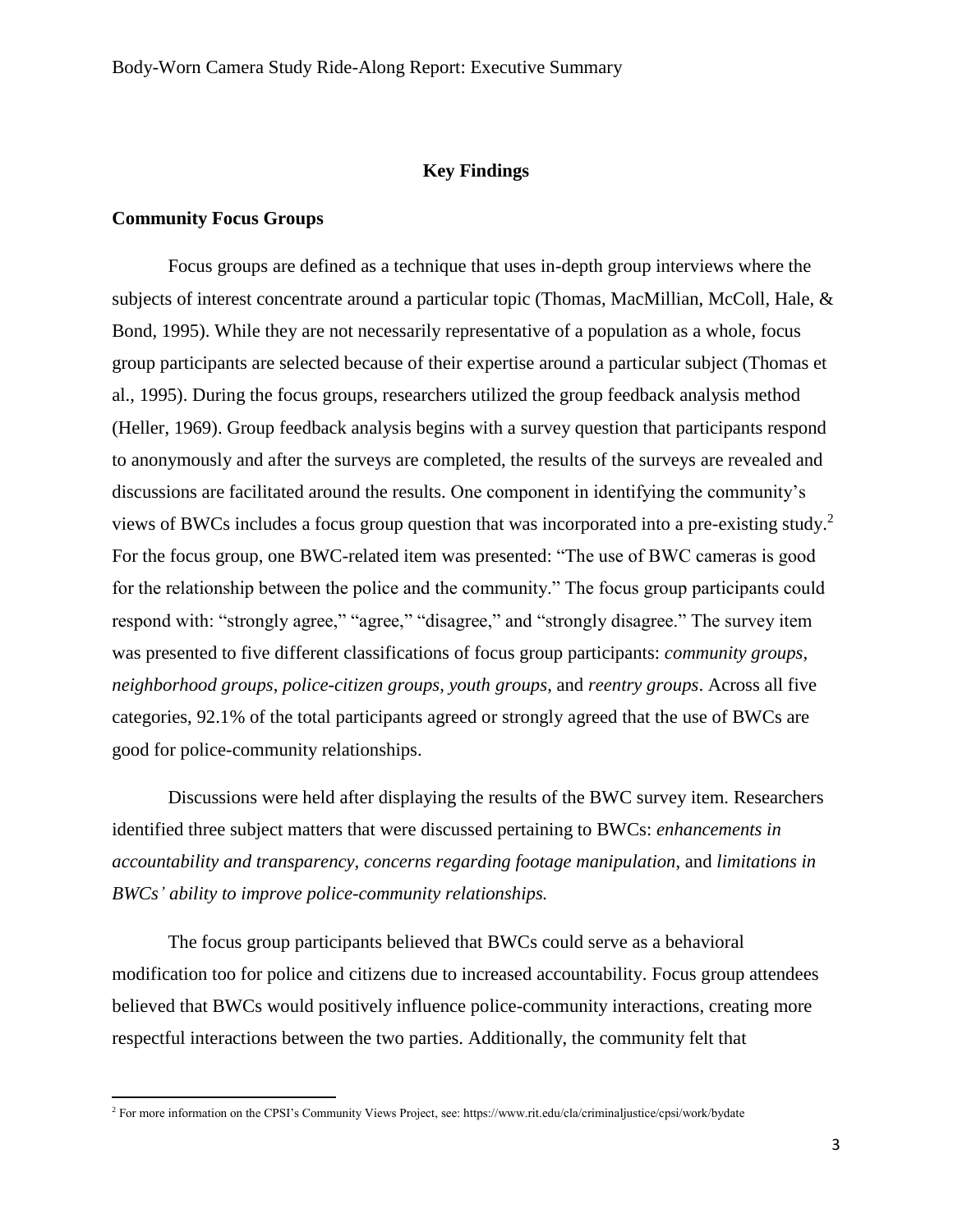disseminating BWC videos could serve as a means to increase police transparency, which in turn predicts an increase in trust between the police and community'

Focus group participants also expressed concerns in regards to footage manipulation, which included video editing, mishandling footage resulting in the footage being "lost," and possible disabling of the BWC during tense incidents. Due to these concerns, focus group attendees suggested that an agency independent from law enforcement should be responsible for the management of BWC data.

Lastly, focus group attendees stated that even if BWCs were used correctly and with high standards, they are not a cure-all for improving police-community relationships. The participants believed that while BWCs may help police-community relationships initially, the benefits that BWCs are presumed to bring to police-community interactions will become acclimated to by officers and community members over time.

#### **Presentation Dialogue**

 $\overline{\phantom{a}}$ 

In order to introduce the idea of BWCs to the public, the RPD hosted four community presentations in the summer and fall of  $2016<sup>3</sup>$ . The content of the presentations detailed a variety of aspects pertaining to BWCs, which included the intended impact of BWCs, an update on the implementation of BWCs, a description of the operational and technical functions of the BWC, BWC assignment, and BWC recording and storage policies. To conclude the presentations, the attendees and sworn personnel of the BWC program had discussions in regards to the implementation of BWCs. Researchers attended and observed the community presentations and documented the dialogue from the discussions. Below are the themes of the dialogue from the meetings based on subject matter.

The primary BWC topics that researchers observed were: *dissemination of information, camera attachment, camera failure, program costs,* and the *BWC recording policy.* First, attendees expressed interest regarding the dissemination of information regarding the BWC implementation in the form of quarterly reports. In response, an RPD representative stated that

<sup>3</sup> For further details, see: http://www.cityofrochester.gov/article.aspx?id=8589967628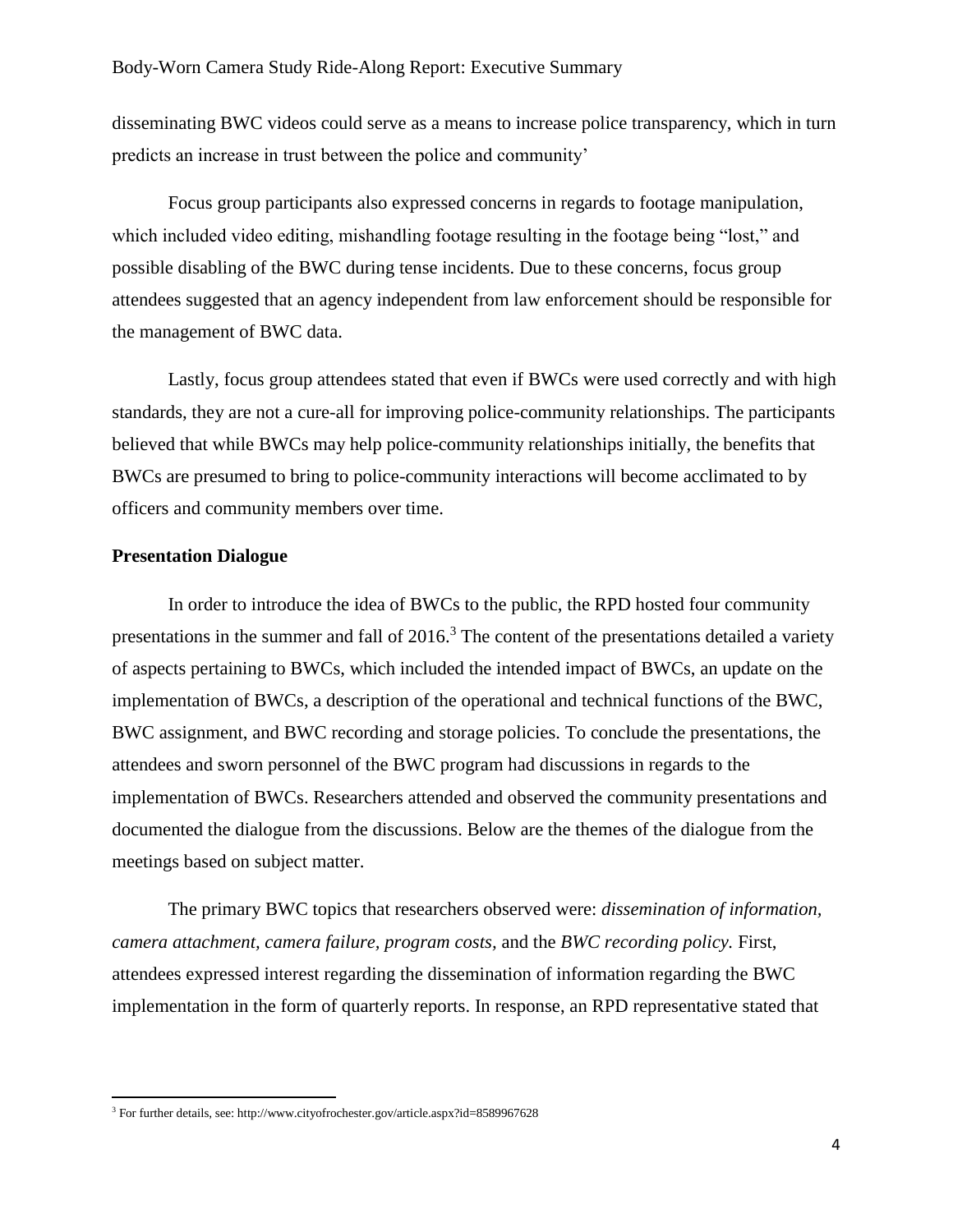updates would be delivered to the public six months after implementation, contingent on the approval of the Mayor and/or the Chief of the RPD.<sup>4</sup>

During the presentations, attendees were able to examine the BWCs. Attendees expressed concerns that the attachment of the BWC may be inadequate, stating that additional support such as Velcro straps may be necessary. The RPD personnel acknowledged these concerns and stated that Velcro, while a good idea, may also be vulnerable to camera detachment.

Attendees inquired about the procedures that would be taken to gather footage in case of BWC failure. The RPD personnel explained that they had collaborated with the BWC provider to address technical problems as they had arisen. Additionally, the presenter stated that while possible, retrieving footage from broken BWCs would be difficult.

Program costs related to the storage of footage was also a major concern expressed by attendees. The attendees inquired as to whether funding would need to be increased in the case that footage would need to be backed up. In response, RPD officials stated that they were unable to predict the cost of storage at the time, and further research would be required to ultimately make such predictions.

Lastly, attendees and RPD personnel discussed officer discretion in turning BWCs on and off as it relates to the recording policy. The attendees stated that they preferred officers to have limited discretion in decisions related to turning on and off their cameras. In response, the RPD assured presentation attendees that the recording policy was strict in comparison to other police departments.<sup>5</sup>Researchers verified the validity of these claims.

### **Community Surveys—Trust, Information, Programs, and Services (TIPS) 6**

The third and final mechanism used to identify community perceptions and expectations of BWCs is an ongoing door-to-door survey collected periodically to gather information from community members in various police beats. These surveys are collected in preselected neighborhoods hosting TIPS initiatives, an event that aims to strengthen police-community

l

<sup>&</sup>lt;sup>4</sup> For a detailed history of BWC efforts on behalf of the City of Rochester and the RPD, see: http://www.cityofrochester.gov/RPDBodyWornCamera/

 $5$  To see other model policies, see[: http://www.cityofrochester.gov/article.aspx?id=8589967630](http://www.cityofrochester.gov/article.aspx?id=8589967630)

<sup>6</sup> For additional information on Project T.I.P.S, see: https://www.campgooddays.org/programs-project-tips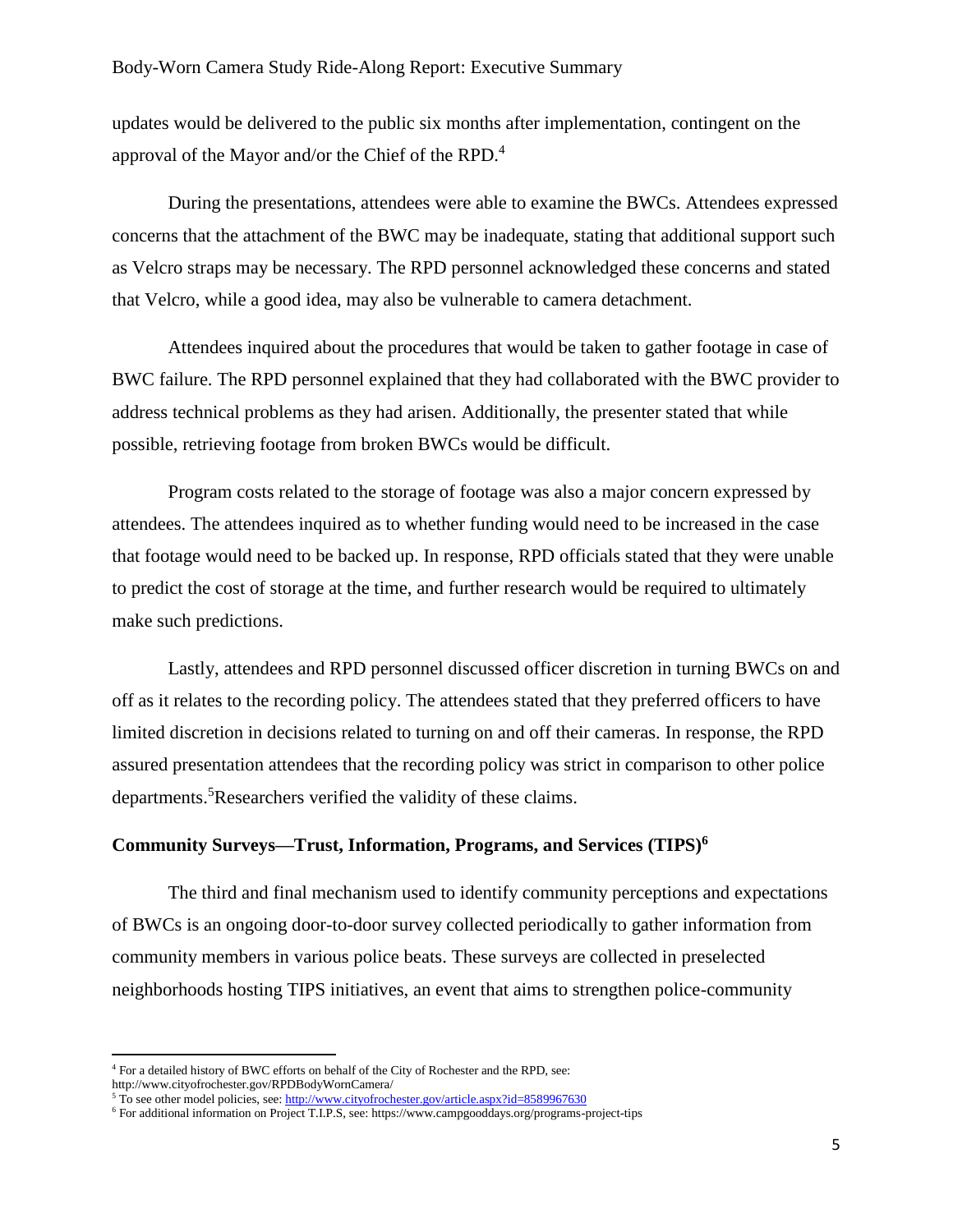#### Body-Worn Camera Study Ride-Along Report: Executive Summary

relations while connecting participants with various service providers and local agencies. During the summer of 2016, the TIPS initiative was held at Norton Village Rec Center and Edgerton Park in the City of Rochester. TIPS initiatives are police-community engagement events that are held periodically in Rochester neighborhoods throughout the summer. Researchers surveyed approximately 27 selected street segments within the boundaries of the establishments on various topics, including BWC awareness and perceptions of its usage.

The first BWC-related item on the survey was: "Before today, I knew that the RPD is using BWCs." The level of awareness between Norton Village respondents and Edgerton Park respondents were similar, reporting 70.5% and 66.4%, respectively. Researchers then asked residents about their beliefs as to whether "BWCs will improve their community's relationship with the RPD." To this question, 93.5% of the Norton Village respondents either strongly agree or agree, while 79.4% of the Edgerton Park respondents agreed or strongly agreed. The last survey item asked respondents whether they agreed or disagreed with the statement "BWCs will be used fairly and impartially by the RPD." The Norton Village respondents largely agreed with this statement (89.5%), as did the Edgerton Park respondents (81.9%).

However, limitations should be acknowledged due to the methodology of the TIPS surveys. Due to the nature of TIPS surveys in that they are door-to-door surveys during periods of time where working-class populations are not present to be surveyed, these results are not generalizable to the population at large.

#### **Conclusion**

Utilizing focus groups, community presentation dialogue, and surveys allowed for a diverse collection of information pertaining to community perceptions of BWCs. Utilizing a mixed-methods approach couples quantitative data collection that can be coded and scored, with qualitative data, which enables a deeper and more nuanced understanding of the quantitative data collected.

TIPS surveys are anticipated to be repeated in following summers. As BWCs are deployed, the perceptions held by the public may change over time, and could be monitored by the TIPS survey. As the impact of BWCs on police-community relations, transparency, and accountability develop, further questions could be added to expand future research. Furthermore,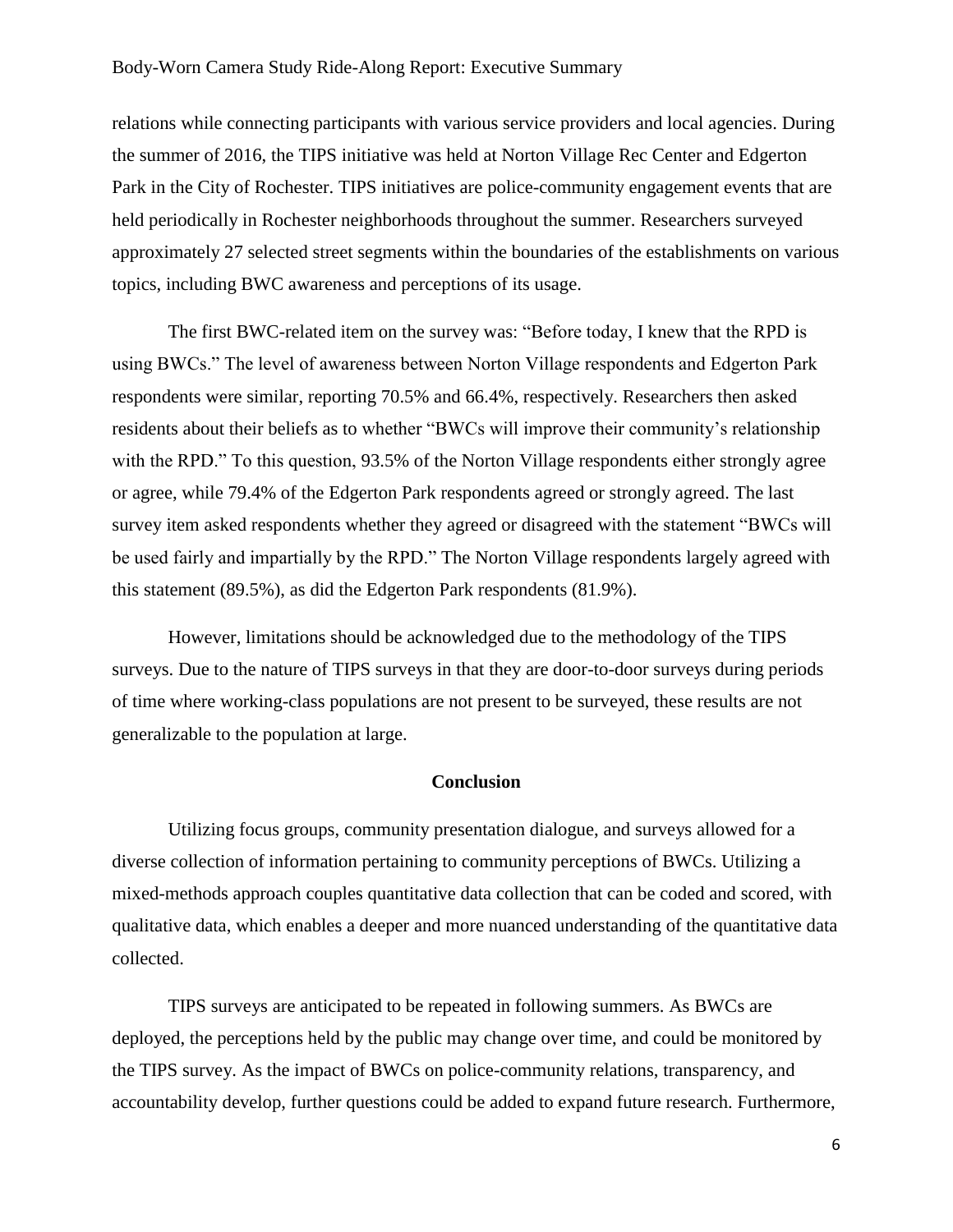#### Body-Worn Camera Study Ride-Along Report: Executive Summary

TIPS surveys are often conducted within different areas of the City of Rochester. These areas are characterized by different socioeconomic backgrounds, community sentiments, and police obligations resulting in differences in BWC impact. Therefore, future TIPS initiatives could be utilized to monitor the impact on different sections of the city.

Future efforts will be made in order to survey the RPD officers' perceptions and expectations of BWCs. The RPD officer surveys will include items in regards to BWC efficacy, efficiency, impact on policing processes, impact on safety, and impact on police-civilian interactions, among other subject manners. Additionally, subsequent reports will compare officer perceptions of BWCs before-and-after implementation.